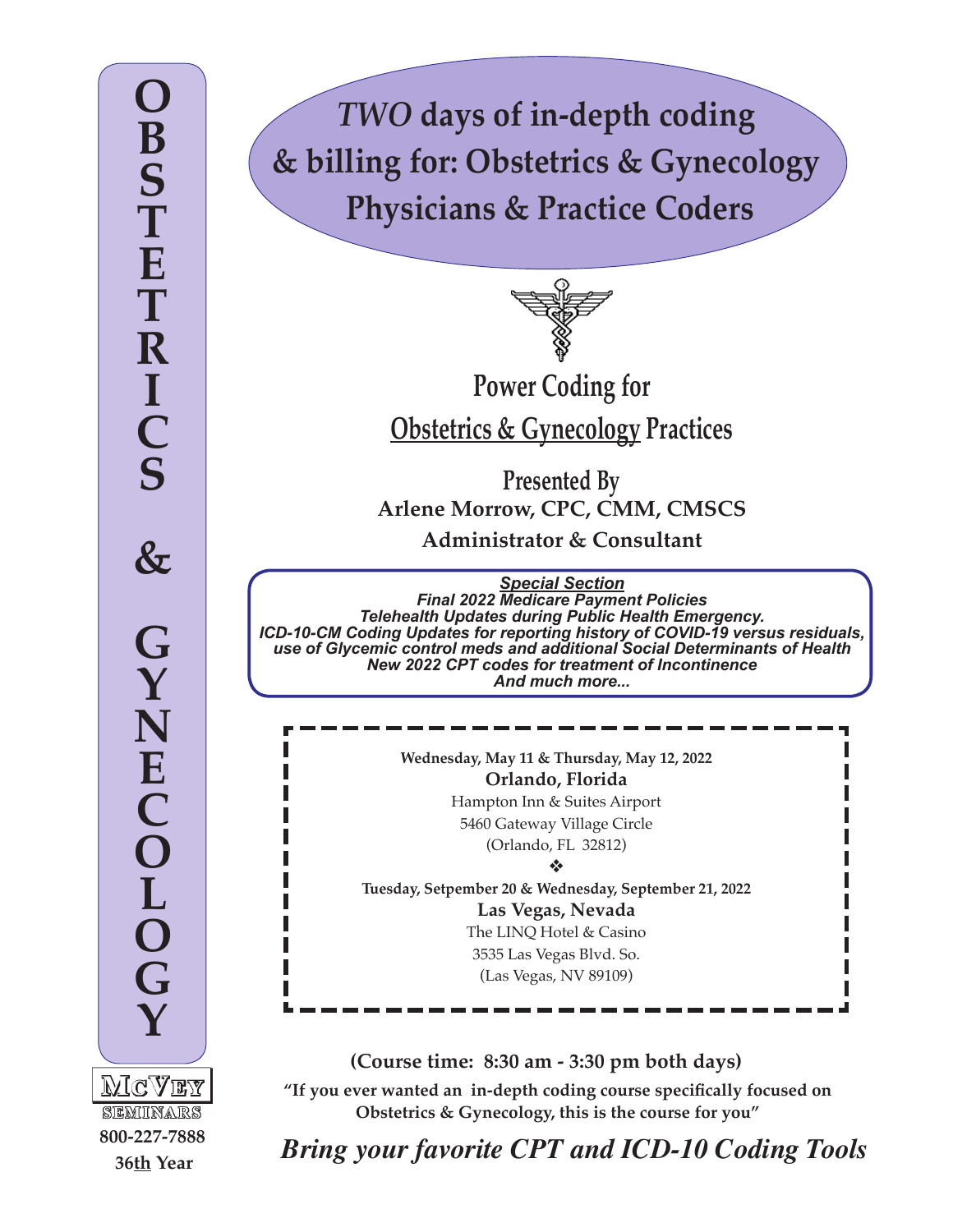# **Day One:**

# Day One: <br>
Fracting News for 2022<br>
■ Lessons learned from a year of new E/M Guidelines.

#### reaking News for 2022

- 
- Many Practices have taken the "Easy Way Out" billing based on time only AND Productivity has dropped!
- E/M level to be chosen based on Medical Decision Making OR Time NOT BOTH!!!
- Report Time only when MDM is NOT the better leveling option.
- Learn practical tips to document activities included AND not included in the New Time definition. Exactly whose time counts?
- We will also provide updated Telehealth guidelines as well as documentation requirements.
- Be prepared for post COVID-19 audits on services provided during the PHE. Estimates are that \$4 billion will be recouped for 2020 PHE services.
- While these changes lifting significant documentation burden are welcome news, they apply only to new and established office codes / not hospital services.
- Records that are not properly signed and dated are considered services billed but not performed.
- We'll bring you the latest Depression Assessment billing guidelines.
- Painting an accurate picture of the patient's condition and co-morbidities is essential for quality, value and outcomes reporting necessary for MACRA.
- We'll teach you to look at your Coding Patterns through the hypercritical eyes of an outside auditor. Know the hidden dangers of Audit errors across a "Paid Claims Universe".
- Big changes are coming to the definition and reimbursement for Global Package. We will bring you the latest. What is the 4th trimester?

## ot Topics for Obstetrics & Gynecology

H

- Get the latest changes to Incident-to and Split/Shared Guidelines effective January 1, 2022.
- Incident-to & Split/Shared Non-Physician Practitioner service errors as high as 85%.
- Learn techniques to customize elements of your E/Ms for quality clinical note.
- Wellness services play an expanding / integral role in current and future plans for quality cost saving measures.
- How is the Medicare Annual Wellness Visit different from a "regular" Well Woman Visit? Is it billable in the typical GYN practice?

# *Bring your favorite CPT and ICD-10 Coding Tools*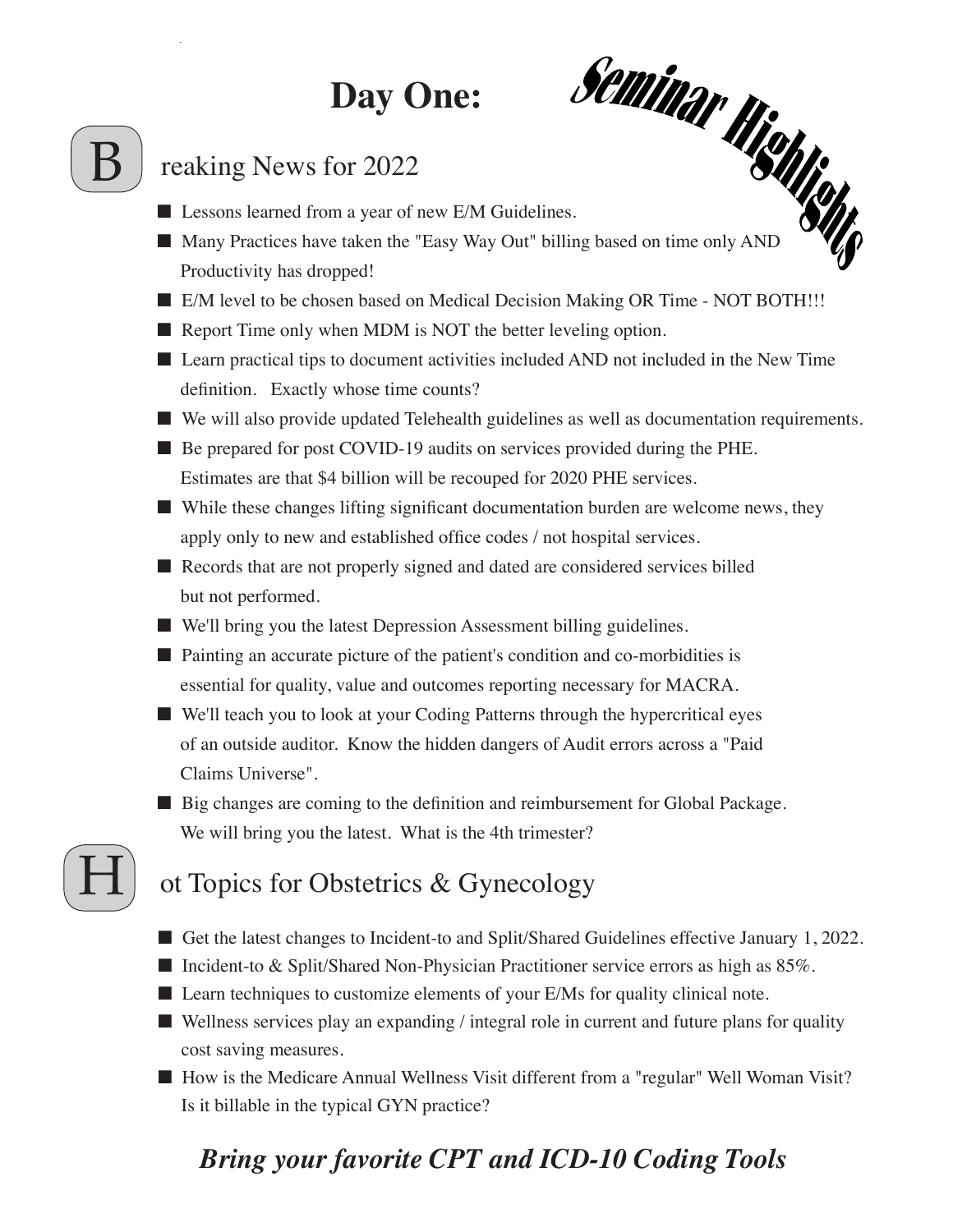# **Day Two:**



#### aternity Care and Ultrasound Services

- Maternity Care Services will be fully described with all recent updates.
- Identify what is included in the OB package and what's not.
- The DOs & DONT's of billing the "First OB Visit".
- Learn the "secrets" to reporting and getting paid for visits Unrelated to Maternity Care.
- Documentation requirements necessary for Ultrasound services.
- Other billing issues such as High Risk pregnancies, Maternal Fetal Medicine, Pregnancies after Assisted Reproductive Technology...and more.
- We'll bring you the latest Depression Assessment billing guidelines.



#### rocedures and Modifiers

- Billing and documentation requirements for E/M and procedures on the same day.
- Avoid the pitfalls of billing for supplies NDC numbers, Pessary, IUDs, Lupron etc.
- Contraceptive management and Urodynamics.
- Reporting Colposcopies, Biopsies, Hysterectomies and Robotic procedures properly.
- ...and more timely topics

### *Bring your favorite CPT and ICD-10 Coding Tools*



# **Registration Form**

**ACT NOW!**

person(s) for The 2 day Ob/Gyn Coding Course. We will receive a workbook, all materials & refreshments. Fees are: \$600.00 first person, \$575.00 each additional person. Confirm by return fax.

**Recordings**

| Can't attend?                                                                                             | Name(s)                                                                                     |                                                                  |                                                                     |
|-----------------------------------------------------------------------------------------------------------|---------------------------------------------------------------------------------------------|------------------------------------------------------------------|---------------------------------------------------------------------|
| Send recording<br>on $\Box$ DVD or $\Box$ USB!                                                            | Name of Doctor/Group/Clinic                                                                 |                                                                  |                                                                     |
| of this topic. Price<br>\$575.00.                                                                         | <b>Street Address</b>                                                                       | (Suite Number)                                                   | Office Phone Number                                                 |
| w                                                                                                         | City, State                                                                                 | Zip Code                                                         | Fax Number                                                          |
|                                                                                                           | Cardholders Signature<br>$\Box$ Mastercard $\Box$ Visa<br>$\Box$ Discover Card $\Box$ Amex. | Email Address (please print)                                     | Expiration date                                                     |
|                                                                                                           | $\vee$ Check Which Seminar                                                                  | $(8:30 \text{ am} - 3:30 \text{ pm})$                            | Make checks payable<br>and mail registration to:                    |
|                                                                                                           | $\Box$ Orlando, FL<br>$\Box$ Las Vegas, NV                                                  | May 11 & 12, 2022<br>220511AM<br>Sept. 20 & 21, 2022<br>220920AM | <b>McVey Seminars</b><br>1333 Berrydale Drive<br>Petaluma, CA 94954 |
| NOTE! You can register on-line now! Visit www.mcvevseminars.com & click on specialties in upper left hand |                                                                                             |                                                                  |                                                                     |

**NOTE! You can register on-line now! Visit www.mcveyseminars.com & click on specialties in upper left hand corner, then find your location. You may also fax registration form with credit card to: (415)892-1271**